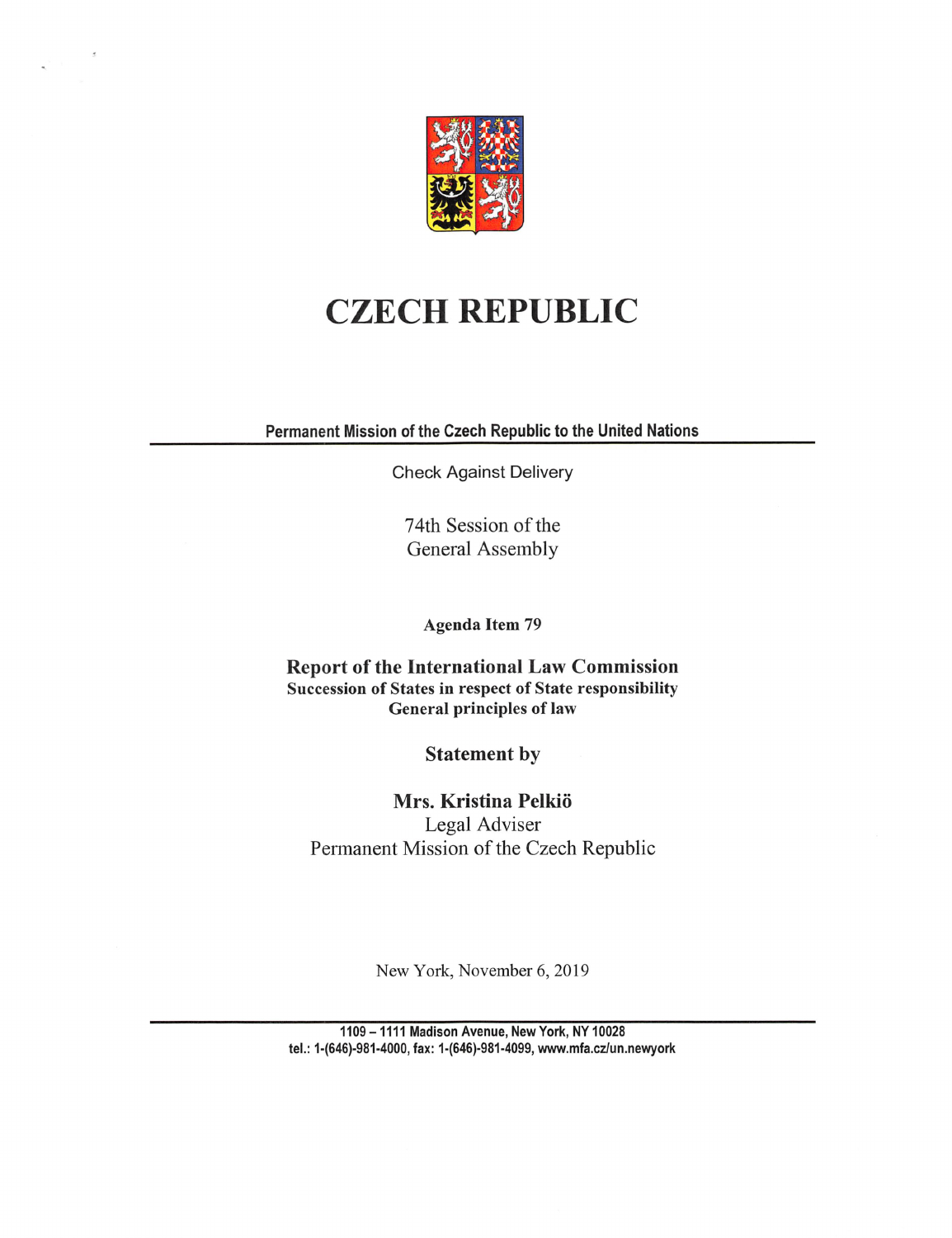## Mr. Chairman,

Concerning the topic "Succession of States in respect of State responsibility", the Czech Republic welcomes the Third Report of the Special Rapporteur, Professor Pavel Sturma, and notes with satisfaction the adoption by the Commission of draft articles 1, 2 and 5 together with commentaries thereto. We also commend the Secretariat for its Memorandum and take note of the interim report of the Drafting committee on draft articles 7, 8 and 9. I will first offer some comments on the articles adopted by the Commission.

Concerning draft article 1. its paragraph 1 captures adequately the material scope of the present topic on general level. Draft articles  $X$  and  $Y$ , recently proposed by the Special Rapporteur for insertion in Part Two and Fart Three, will in our view further contribute to the clarification of the material scope by specifying the temporal aspects of the commission of the international wrongful act by the predecessor State and the reparation.

We note that the Commission decided to maintain paragraph 2 of draft article 1, proposed by the Drafting Committee, despite the doubts about the utility of such provision expressed by several delegations a year ago. Paragraph 2 is a mere restatement of an obvious principle according to which States may derogate by mutual agreements from dispositive rules of international law. In this respect, we note that references to such agreements between States concerned appear also in some other articles proposed for Parts Two and Three. Such duplications seem unnecessary.

Draft article 2 contains definitions of terms, which are identical with those contained in Vienna Conventions of 1978 and 1983. We consider it appropriate and do not see a need for any additional definitions.

We agree with draft article 5 (Cases of succession of States covered by the present draft articles). It is sensible that, consistently with the approach chosen by the Commission in its past work on issues of succession of States, the focus is on effects of succession of States, which occurred in conformity with international law.

I will now turn to the issues addressed in the Interim report of the Drafting Committee, dealing with draft articles 7, 8 and 9 provisionally adopted by the Drafting Committee.

We have a number of comments on draft article 7 (Acts having a continuing character), adopted on the basis of a new proposal by the Special Rapporteur, accounting for last year's debate in the Drafting Committee.

First, let us recall that the only internationally wrongful act, which should be of our interest under this topic, is the illegal act committed by the predecessor State before the date of State succession. Any wrongdoing after this date, whether its author would be the successor State or eventually the predecessor State (in case it continues to exist), is clearly covered by 2001 Articles on Responsibility of States. Consequently, there is no reason to deal with it imder the present topic.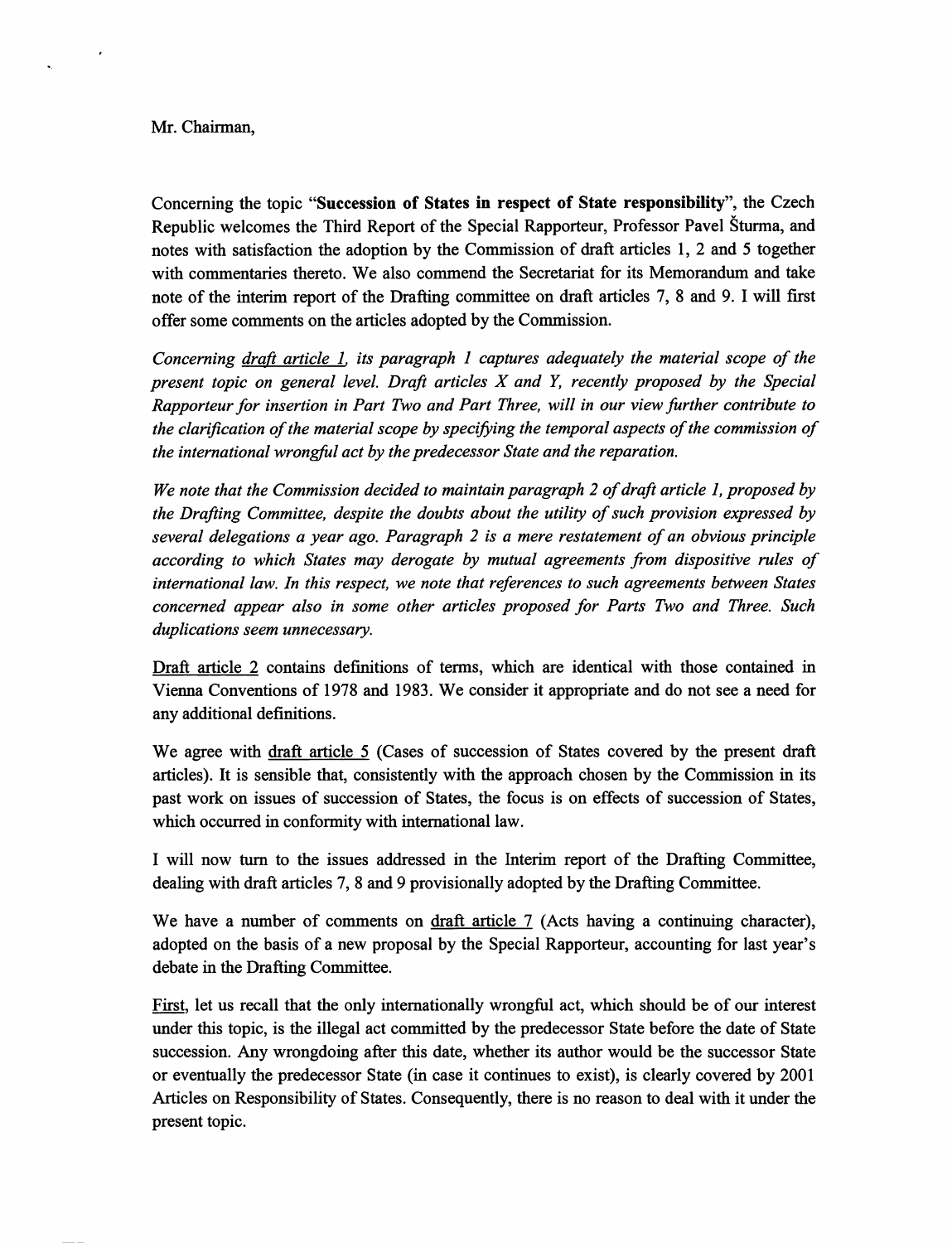Second, for the purpose of this topic it is irrelevant whether the internationally wrongful act of the Predecessor State was a single act or an act having a continuing character. In case that full reparation for injury caused by any of these acts was not made before the date of succession, the problem falls under the present topic. Accordingly, there is no reason for singling out one type of these acts, as draft article 7 does.

Third, even if the breach of an international obligation of the predecessor State would result from its "act having a continuing character" and even if after the date of succession of States the successor State would immediately engage in an illegal conduct of similar nature (i.e. having a continuing character), these would still be two independent acts of two different States. They would not become one continuing wrongful act, as the Interim report of the Drafting committee suggests. Not even through the "acknowledgment" and "adoption", mentioned in the second sentence of draft article 7.

As admitted in the Interim report of the Drafting Committee, notions of "acknowledgment" and "adoption" are borrowed from article 11 of the Articles on responsibility of States. The problem is that article 11 deals with attribution to a State of a conduct of entities, which are not "organs" of a State. In other words, it deals with situations when the State acknowledges and adopts as its own the conduct, which would otherwise be considered as a conduct of a private entity, but not as an act of that State. Neither article 11 nor any other article of the chapter on the attribution of conduct deal with the "adoption" of an act of one State by another State. The questions of responsibility of a State in connection with the act of another State are dealt with in Part I, Chapter IV (articles  $16 - 19$ ) of the Articles on responsibility of States. None of these provisions gives grounds for the use of the concept of "acknowledgment" and "adoption " as proposed in draft article 7.

It is also noteworthy, that in the topic under consideration draft article 7 would be placed after draft article 6 entitled "No effect upon attribution ", which was adopted by the Drafting Committee last year. According to draft article 6, succession of States has no impact on the attribution of the internationally wrongful act committed before the date of succession of States. At the same time, draft article 7, as we explained, seems to collide with the very rules of articles on responsibility of States governing attribution of conduct.

For these reasons we believe that draft article 7 should be reconsidered.

I now move to  $\frac{draf}{dt}$  article  $\frac{8}{4}$  (Attribution of conduct of an insurrectional or other movement). Czech delegation does not see reasons for repeating provisions of paragraphs 2 and 3 of article 10 of the Articles on responsibility of States concerning one specific situation of attribution, namely that of the acts of insurrectional movement. Provisions of Articles on responsibility of States are broad enough and directly applicable also in the context of succession of States. Draft article  $\delta$  is also superfluous in view of proposed draft article 6.

Concerning draft article 9 (Cases of succession of States when the predecessor State continues to exist) we welcome the merger of three original draft articles dealing with this type of succession. However, the formulation used in paragraph 1 according to which "an injured State continues to be entitled to invoke the responsibility of the predecessor State even after the date of succession" leaves ambiguity as far as the range of situations covered by this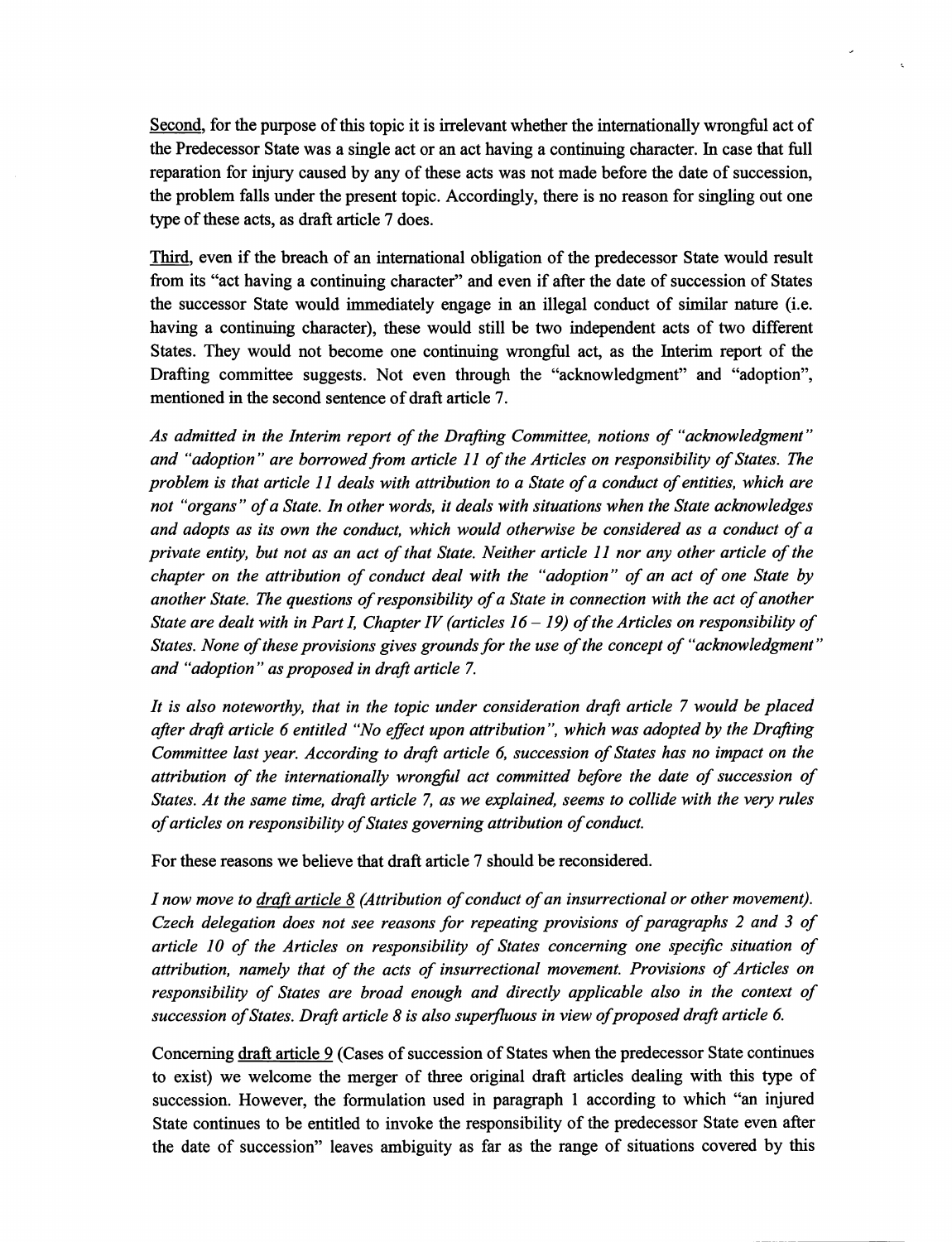article is concerned. In our view, by shifting the focus from the question of reparation of injury (proposed by the Special Rapporteur) to that of invocation of responsibility, this provision does not capture satisfactorily the fact that this article applies also to situations when the injured State invoked responsibility of the predecessor State already before the date of succession of States, but the predecessor State did not make fiill reparation for the injury before that date (i. e. made no reparation at all or made only a partial reparation). These situations may be, in fact, the most frequent in practice.

Accordingly, further precision in the chapeau of this draft article is needed, because the formulation used will impact not only on the understanding of paragraph 1, but also of paragraphs 2 and 3. Preferably, the Drafting Committee could still revisit this issue. In any event an elaborated explanation of this aspect has to be included in the commentary.

It is our understanding that paragraph 2 envisages situations when making full reparation after the date of succession of States would eventually require the involvement of the successor State. For example, when the restitution would require the repair or reconstruction of a facility which was illegally disabled or removed by the predecessor State and which is now located in the territory of the successor State. In this respect, the solution proposed in paragraph 2, according to which "[i]n particular circumstances, the injured State and the successor State shall endeavor to reach an agreement for addressing the injury" is insufficient.

The injured State, let us not forget, is a victim of an internationally wrongful act of the predecessor State. The Successor State, even if having international legal personality distinct from that of the predecessor State, is not entirely "out of the hook" as far as the material consequences of the said internationally wrongful act are concerned. Behind a legal fiction of State's legal personality, there is a material content of the statehood, which in some cases  $-$  as presumably those envisaged in paragraph  $2 -$  may be essential for making the reparation. If, for example, the legal remedies against an internationally wrongful act of the predecessor State are, after the date of succession, available only in the courts of the successor State, then the call of the injured State for such remedy is meaningful only if addressed to the successor State. In addition, the successor State cannot pretend that the problem is somehow "res inter alios acta". It would be wrong to suggest, that, in similar situation, the talks between the injured State and the successor State start around a "tabula rasa" or from a "clean slate". Suggesting that both of these States have an equal obligation to simply [and I quote] "endeavor to reach an agreement for addressing the injury" gives precisely this impression. The proposed paragraph 2 is disappointing and should be revisited. The position of the injured State must be strengthened and guaranteed much better.

Concerning paragraph 3 of draft article 9, we fully support its content. It is an indispensable saving clause, in view of many particularities that various arrangements between States concerned may involve.